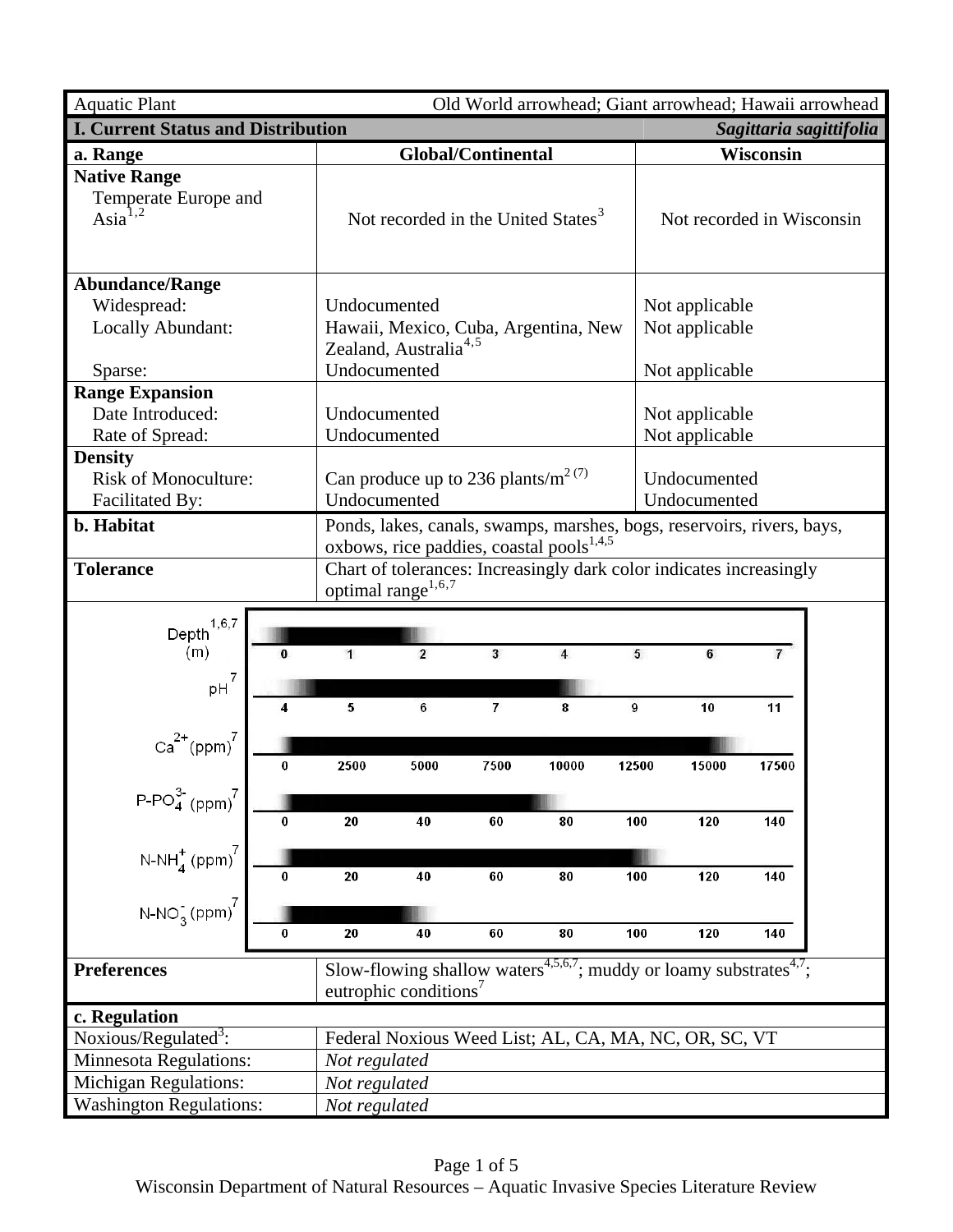| <b>II. Establishment Potential and Life History Traits</b>                                                                                |                                                                                                                     |  |  |  |
|-------------------------------------------------------------------------------------------------------------------------------------------|---------------------------------------------------------------------------------------------------------------------|--|--|--|
| a. Life History                                                                                                                           | Perennial, herbaceous, stoloniferous emergent aquatic or wetland plant <sup>4,5</sup>                               |  |  |  |
| <b>Fecundity</b>                                                                                                                          | Undocumented                                                                                                        |  |  |  |
| <b>Reproduction</b>                                                                                                                       |                                                                                                                     |  |  |  |
| <b>Importance of Seeds:</b>                                                                                                               | Can produce up to 25,000 seeds/ $m^{2(7)}$                                                                          |  |  |  |
| Vegetative:                                                                                                                               | Can reproduce vegetatively by tubers <sup>1,7</sup>                                                                 |  |  |  |
| Hybridization                                                                                                                             | Sagittaria x lunata (S. sagittifolia x S. natans) <sup>1,8</sup>                                                    |  |  |  |
| Overwintering                                                                                                                             |                                                                                                                     |  |  |  |
| <b>Winter Tolerance:</b>                                                                                                                  | Frost tolerant <sup>4,6</sup> ; can survive temperatures to at least -10 $^{\circ}$ C <sup>(6)</sup>                |  |  |  |
| Phenology:                                                                                                                                | Flowers in mid-summer with seeds ripening through the $fall4,6$                                                     |  |  |  |
| b. Establishment                                                                                                                          |                                                                                                                     |  |  |  |
| <b>Climate</b>                                                                                                                            |                                                                                                                     |  |  |  |
| Weather:                                                                                                                                  | Sub-arctic to tropical environments <sup>4,5</sup>                                                                  |  |  |  |
| Wisconsin-Adapted:                                                                                                                        | Likely                                                                                                              |  |  |  |
| Climate Change:                                                                                                                           | Undocumented                                                                                                        |  |  |  |
| <b>Taxonomic Similarity</b>                                                                                                               |                                                                                                                     |  |  |  |
| <b>Wisconsin Natives:</b>                                                                                                                 | High (genus Sagittaria) <sup>3</sup>                                                                                |  |  |  |
| Other US Exotics:                                                                                                                         | High $(S.$ guayanensis, S. montevidensis) $3$                                                                       |  |  |  |
| Competition                                                                                                                               |                                                                                                                     |  |  |  |
| <b>Natural Predators:</b>                                                                                                                 | Lymnaea stagnalis (snail) <sup>9,10,11</sup> ; Cyprinus carpio (common carp) <sup>12</sup> ; Anas                   |  |  |  |
|                                                                                                                                           | <i>platyrhynchos</i> (mallard) <sup>13</sup> ; Anas crecca (teal) <sup>13</sup> ; water rodents <sup>7</sup> ; wild |  |  |  |
| <b>Natural Pathogens:</b>                                                                                                                 | pigs <sup>7</sup>                                                                                                   |  |  |  |
| <b>Competitive Strategy:</b>                                                                                                              | Alternaria bahraichensis (fungus) <sup>14</sup>                                                                     |  |  |  |
| Known Interactions:                                                                                                                       | Undocumented                                                                                                        |  |  |  |
|                                                                                                                                           | Undocumented                                                                                                        |  |  |  |
| <b>Reproduction</b>                                                                                                                       |                                                                                                                     |  |  |  |
| Rate of Spread:                                                                                                                           | Undocumented                                                                                                        |  |  |  |
| <b>Adaptive Strategies:</b>                                                                                                               | Highly adaptable in morphology and physiology to varying                                                            |  |  |  |
|                                                                                                                                           | environmental conditions <sup>4,5,7</sup>                                                                           |  |  |  |
| <b>Timeframe</b>                                                                                                                          | Undocumented                                                                                                        |  |  |  |
| c. Dispersal                                                                                                                              |                                                                                                                     |  |  |  |
| Intentional:                                                                                                                              | Ornamental <sup>7</sup>                                                                                             |  |  |  |
| Unintentional:                                                                                                                            | Wind/water currents <sup>4,5,7</sup> ; ichthyochory <sup>12</sup> ; waterfowl <sup>7,13,15</sup>                    |  |  |  |
| Propagule Pressure:                                                                                                                       | Low; fragments easily introduced but source populations not reported in                                             |  |  |  |
|                                                                                                                                           | the United States                                                                                                   |  |  |  |
| Figure 2: Courtesy of Christian Fischer, Wikimedia Commons <sup>16</sup><br>Figure 3: Courtesy of Malcolm Storey, BioImages <sup>17</sup> |                                                                                                                     |  |  |  |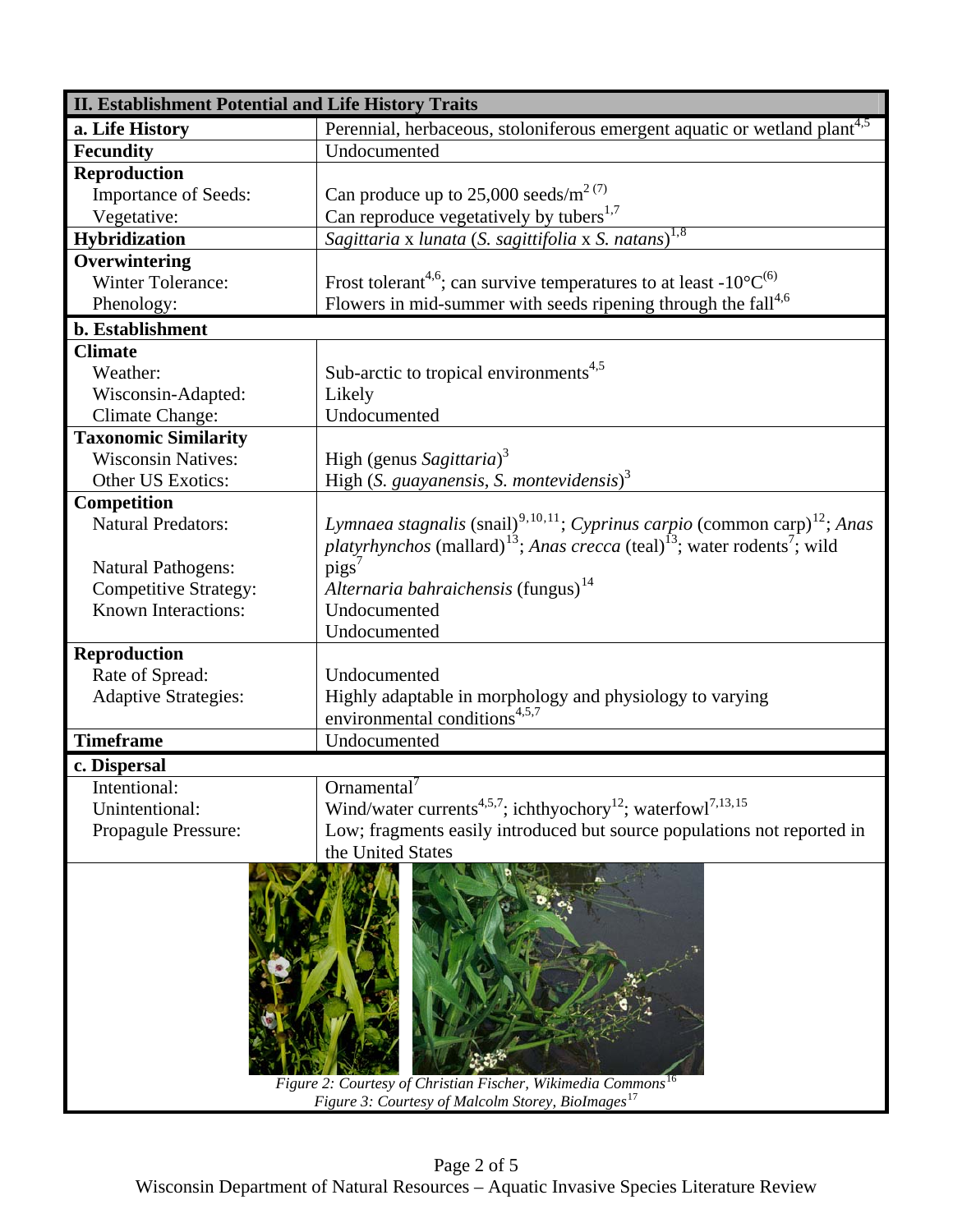| <b>III. Damage Potential</b>      |                                                                                                   |  |  |  |  |
|-----------------------------------|---------------------------------------------------------------------------------------------------|--|--|--|--|
| a. Ecosystem Impacts              |                                                                                                   |  |  |  |  |
| Composition                       | Can rapidly overgrow entire ponds'                                                                |  |  |  |  |
| <b>Structure</b>                  | Stands of plants can increase sediment retention <sup>18</sup>                                    |  |  |  |  |
| <b>Function</b>                   | Undocumented                                                                                      |  |  |  |  |
| <b>Allelopathic Effects</b>       | Undocumented                                                                                      |  |  |  |  |
| <b>Keystone Species</b>           | Undocumented                                                                                      |  |  |  |  |
| <b>Ecosystem Engineer</b>         | Undocumented                                                                                      |  |  |  |  |
| <b>Sustainability</b>             | Undocumented                                                                                      |  |  |  |  |
| <b>Biodiversity</b>               | Undocumented                                                                                      |  |  |  |  |
| <b>Biotic Effects</b>             | Undocumented                                                                                      |  |  |  |  |
| <b>Abiotic Effects</b>            | Can alter the oxygen regime <sup>7</sup>                                                          |  |  |  |  |
| <b>Benefits</b>                   | Provides habitat for juvenile fish and zooplankton <sup>19</sup> ; provide egg laying             |  |  |  |  |
|                                   | habitat for dragonflies and damselflies <sup>20</sup>                                             |  |  |  |  |
| <b>b. Socio-Economic Effects</b>  |                                                                                                   |  |  |  |  |
| <b>Benefits</b>                   | Ornamental trade <sup>7</sup> ; ethno-medicinal plant <sup>4,6,21,22</sup> ; remediation of water |  |  |  |  |
| Caveats                           | contaminated with heavy metals <sup>23,24,25,26</sup> ; feed for farm animals <sup>7</sup>        |  |  |  |  |
|                                   | Risk of release and population expansion outweigh benefits of use                                 |  |  |  |  |
| <b>Impacts of Restriction</b>     | Increase in monitoring, education, and research costs                                             |  |  |  |  |
| <b>Negatives</b>                  | Can disrupt water flow in irrigation systems, drains, and waterways <sup>4,5</sup> ;              |  |  |  |  |
|                                   | predominant weed of rice fields <sup>27,28,29</sup>                                               |  |  |  |  |
| <b>Expectations</b>               | Undocumented                                                                                      |  |  |  |  |
| <b>Cost of Impacts</b>            | Decreased recreational and aesthetic value; decline in ecological                                 |  |  |  |  |
|                                   | integrity; increased research expenses                                                            |  |  |  |  |
| "Eradication" Cost                | Undocumented                                                                                      |  |  |  |  |
| <b>IV. Control and Prevention</b> |                                                                                                   |  |  |  |  |
| a. Detection                      |                                                                                                   |  |  |  |  |
| Crypsis:                          | High; several species of Sagittaria spp.                                                          |  |  |  |  |
| Benefits of Early Response:       | Undocumented                                                                                      |  |  |  |  |
| b. Control                        | Undocumented                                                                                      |  |  |  |  |

<span id="page-2-0"></span> 1 Preston, C.D., P. Uotila. 2009. *Sagittaria* x *lunata*, a binomial for the widespread North European hybrid between *S. natans* and *S. sagittifolia* (Alismataceae). Annales Botanici Fennici 46:215-230.

<span id="page-2-1"></span> $2^2$  USDA, ARS, National Genetic Resources Program. Germplasm Resources Information Network - (GRIN) [Online Database]. National Germplasm Resources Laboratory, Beltsville, Maryland. Retrieved September 22, 2011 from: http://www.ars-grin.gov/cgibin/npgs/html/taxon.pl?32648

<span id="page-2-2"></span><sup>&</sup>lt;sup>3</sup> United States Department of Agriculture, Natural Resource Conservation Service. 2011. The PLANTS Database. National Plant Data Center, Baton Rouge, LA, USA. Retrieved September 22, 2011 from: http://plants.usda.gov/java/profile?symbol=SASA7

<span id="page-2-3"></span><sup>4</sup> Global Invasive Species Database. 2011. *Sagittaria sagittifolia*. Retrieved September 22, 2011 from: http://issg.org/database/species/ecology.asp?si=858&fr=1&sts=sss&lang=EN

<span id="page-2-4"></span><sup>&</sup>lt;sup>5</sup> Scher, J.L. and D.S. Walters. 2011. Federal noxious weed disseminules of the U.S. California Department of Food and Agriculture, and Center for Plant Health Science and Technology,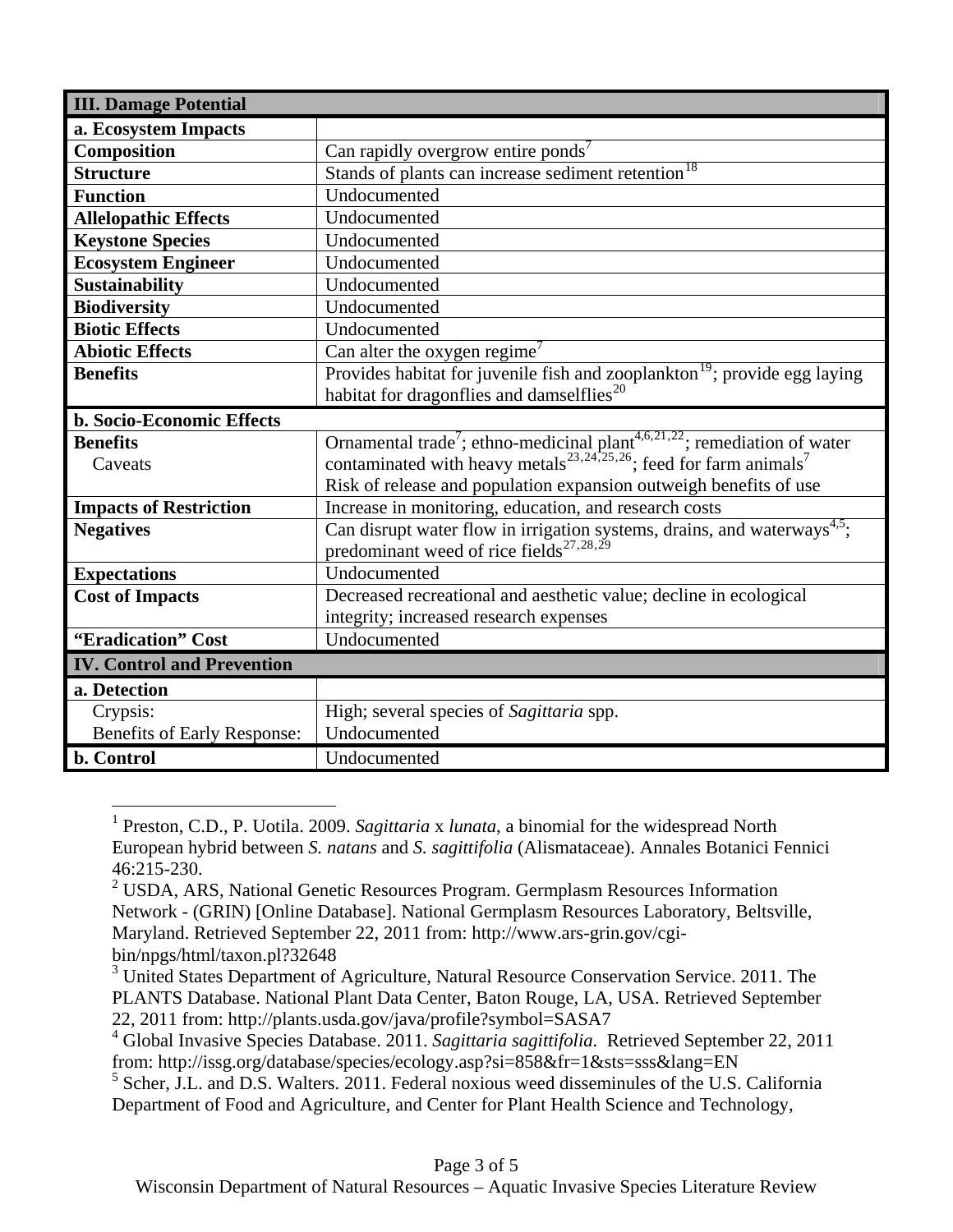USDA, APHIS, PPQ. *Sagittaria sagittifolia*. Retrieved September 22, 2011 from:

http://keys.lucidcentral.org/keys/v3/FNWE2/key/FNW\_Seeds/Media/Html/fact\_sheets/Sagittaria \_sagittifolia.htm

<span id="page-3-0"></span>6 Plants For a Future Database. 2011. *Sagittaria sagittifolia* – L. Retrieved September 22, 2011 from: http://pfaf.org/user/plant.aspx?latinname=Sagittaria+sagittifolia

<span id="page-3-1"></span>7 Hroudová, Z., L. Hrouda, P. Zákravský, I. Ostrý. 1988. Ecology and distribution of *Sagittaria sagittifolia* L. in Czechoslovakia. Folia Geobotanica and Phytotaxonomica 23(4):337-373.

8 Lohammar, G. 1973. *Sagittaria natans* x *sagittifolia.* Svensk Botanisk Tidskrift 67:1-4.

<span id="page-3-3"></span><span id="page-3-2"></span> $9^9$  Elger, A. D. Lemoine. 2005. Determinants of macrophyte palatability to the pond snail *Lymnaea stagnalis*. Freshwater Biology 50(1):86-95.

<span id="page-3-4"></span> $10^{10}$  Elger, A., N.J. Willby, M. Cabello-Martinez. 2009. Invertebrate grazing during the regenerative phase affects the ultimate structure of macrophyte communities. Freshwater Biology 54(6):1246-1255.

<span id="page-3-5"></span><sup>11</sup> Elger, A., G. Bornette, G. Marie-Helene, G. Barrat-Segretain, C. Amoros. 2004. Disturbances as a structuring factor of plant palatability in aquatic communities. Ecology 85(2):304-311.

<span id="page-3-6"></span><sup>12</sup> Pollux, B.J.A., M. de Jong, A. Steegh, N.J. Ouborg, J.M. van Groenendael, M. Klaassen. 2006. The effect of seed morphology on the potential dispersal of aquatic macrophytes by the common carp (*Cyprinus carpio*). Freshwater Biology 51(11):2063-2071.

<span id="page-3-7"></span><sup>13</sup> Pollux, B.J.A., L. Santamaria, N.J. Ouborg. 2005. Differences in endozoochorous dispersal between aquatic plant species, with reference to plant population persistence in rivers. Freshwater Biology 50(2):232-242.

<sup>14</sup> Singh, D., T. Mall. 2011. Three novel additions to *Alternaria* Ness. from India. Trends in Biosciences 4(1):47-50.

<sup>15</sup> Soons, M., C. van der Vlugt, B. van Lith, G. Heil., M. Klaassen. 2008. Small seed size increases the potential for dispersal of wetland plants by ducks. Journal of Ecology 96(4):619- 627.

16 Fischer, C. 2008. Retrieved September 22, 2011 from:

http://commons.wikimedia.org/wiki/Main\_Page

1

<span id="page-3-8"></span>17 Storey, M. 1970. Retrieved October 17, 2011 from: http://www.bioimages.org.uk <sup>18</sup> Kleeberg, A., J. Kohler, T. Sukhodolova. 2010. Effects of aquatic macrophytes on organic matter deposition, resuspension and phosphorus entrainment in a lowland river. Freshwater Biology 55(2):326-345.

<span id="page-3-9"></span><sup>19</sup> Grenouillet, G., D. Pont. 2001. Juvenile fishes in macrophyte beds: influence of food resources, habitat structure and body size. Journal of Fish Biology 59(4): 939-959.

<span id="page-3-10"></span><sup>20</sup> van Laar, V. 1999. Recolonization of lowland streams in the Gelderse Vallei by the banded agrion *Calopteryx splendens*. Entomologische Berichten (Amsterdam) 59(8):109-114.

<span id="page-3-11"></span><sup>21</sup> Mahmud, S., V. Anand, N. Shah. 2008. Ethno-medico- botany of some important aquatic plants of Jammu province (J&K) India. Journal of Phytological Research 21(2):269-272.

<span id="page-3-12"></span><sup>22</sup> Singh, A.V., P.K. Singh. 2009. An account of *Sagittaria sagittifolia* with special reference to phytochemical studies and it's socio-economic relevance. Journal of Phytological Research 22(2):235-246.

<span id="page-3-13"></span>23 Hu, J., D. Pei, F. Liang, G. Shi. 2009. Growth responses of *Sagittaria sagittifolia* L. plants to water contamination with cadmium. Russian Journal of Plant Physiology 56(5):686-694.  $24$  Gouder de Beauregard, A., G. Mahy. 2002. Phytoremediation of heavy metals: the role of macrophytes in a stormwater basin. Ecohydrology and Hydrobiology 2(1-4):289-295.

<span id="page-3-15"></span><span id="page-3-14"></span> $^{25}$  Hu, J. A. Zheng, D. Pei, G. Shi. 2010. Bioaccumulation and chemical forms of cadmium, copper and lead in aquatic plants. Brazilian Archives of Biology and Technology 53(1):235-240.